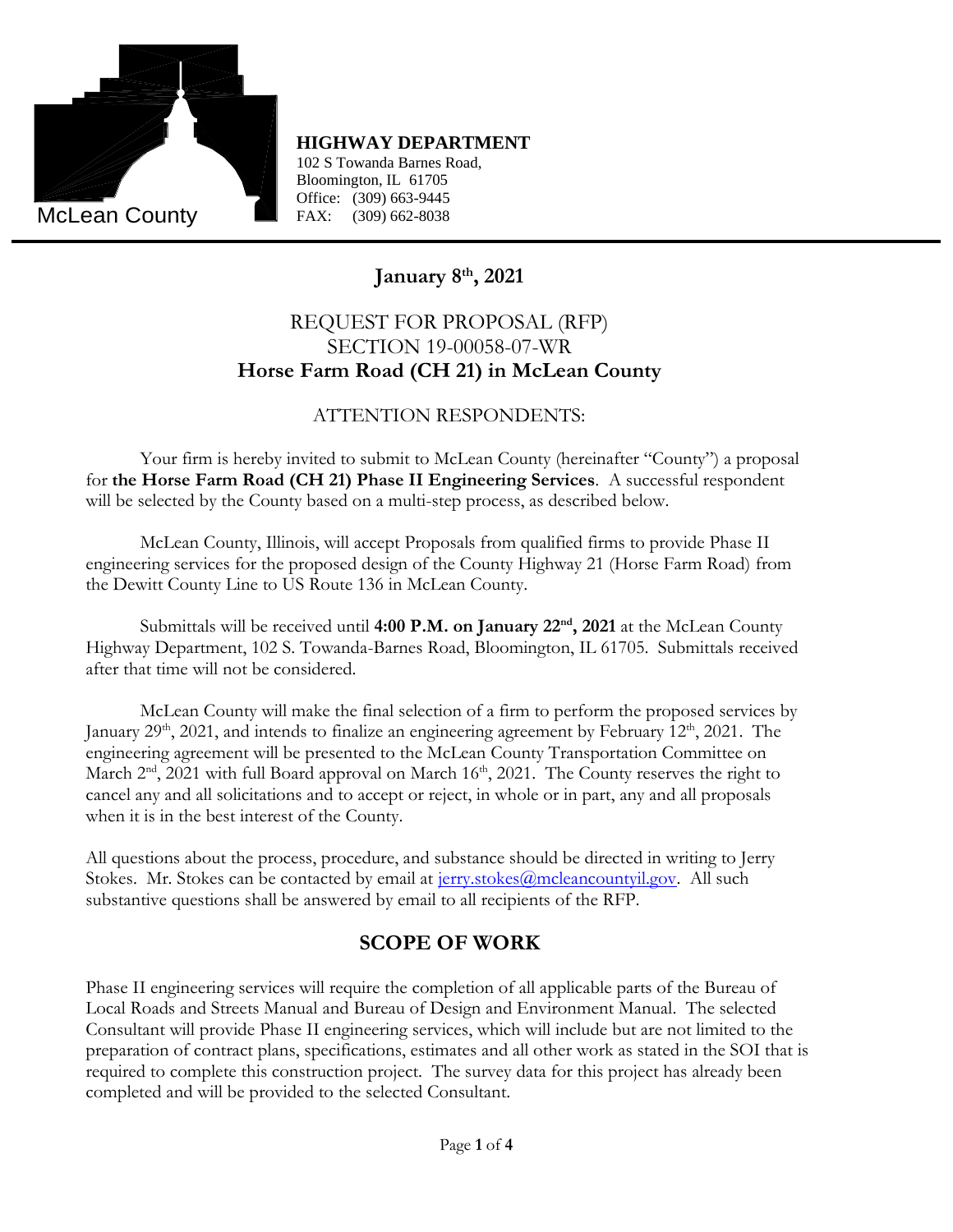

102 S Towanda Barnes Road, Bloomington, IL 61705 Office: (309) 663-9445 (309) 662-8038

The estimated construction cost for this project is \$2,500,000. The completion date for Phase II engineering must be completed to allow for a February  $22<sup>nd</sup>$ ,  $2022$  letting.

Attached are the following related documents for the proposed project:

- 1. Location Map
- 2. Design Criteria

**SELECTION PROCESS AND NEGOTIATION:** Selection will take place as follows.

- 1. Interview: N/A
- 2. Selection: The County will select the highest rated Respondent based on the submitted proposals. The point scoring system and selection criteria for proposals, is listed in the section marked "Proposal Selection Criteria."
- 3. Negotiations: The County and the successful Respondent will negotiate an engineering agreement promptly after selection with the intent to submit an engineering agreement for approval to the McLean County Board in March. If a mutually satisfactory engineering agreement cannot be reached with the selected respondent, the County will enter into negotiations with the second-place respondent as determined under the above selection criteria.

**SCHEDULE:** It is anticipated that the solicitation and proposal process shall be conducted in accordance with the following schedule. However, the County reserves the right to modify this schedule at its sole discretion.

> Send out Notification Proposals Due January  $22<sup>nd</sup>$ ,  $2021$ Respondent Selection January 29<sup>th</sup>, 2021 Final Agreement February 12<sup>th</sup>, 2021

January  $8<sup>th</sup>$ , 2021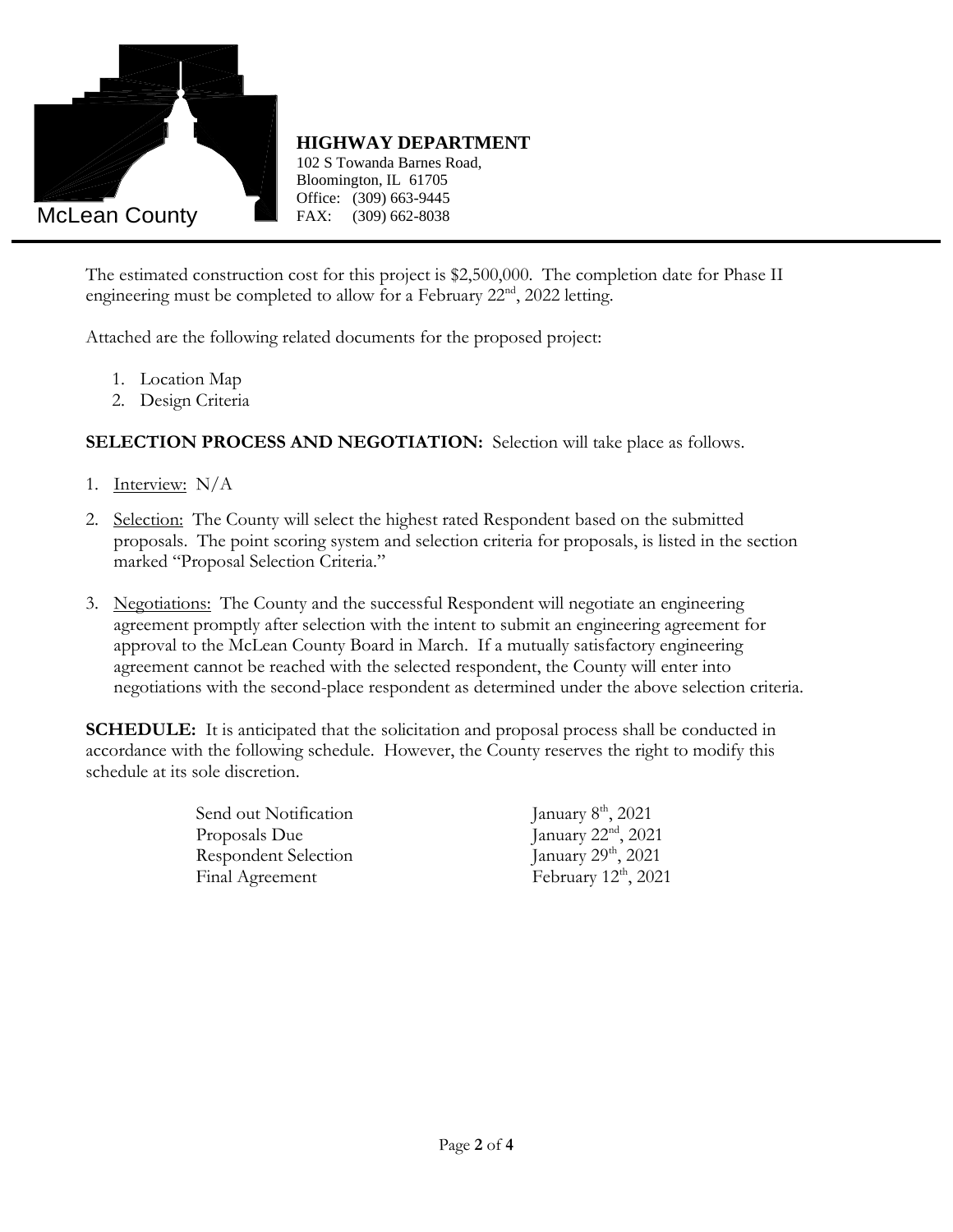

102 S Towanda Barnes Road, Bloomington, IL 61705 Office: (309) 663-9445 (309) 662-8038

**FORMAT OF RESPONSE:** To be considered, respondents must submit a complete response to this RFP. The format provided in this section is not negotiable. Each proposal must be submitted via EMAIL in PDF format. The proposals must be labeled with the following:

#### **Horse Farm Road (CH 21) Section: 19-00058-07-WR**

Proposals must be delivered to: Jerry Stokes, P.E.

[Jerry.Stokes@mcleancountyil.gov](mailto:Jerry.Stokes@mcleancountyil.gov)

**If technical difficulties occur**, one (1) hard copy may be delivered to the McLean County Highway Department at 102 S. Towanda Barnes Road, Bloomington, IL 61705.

Failure of any respondent to receive an addendum or email interpretation of this RFP shall not relieve the respondent from any obligation under the RFP. All addenda will become an integral part of this RFP. The proposal should include all required submittals. Failure to include each and every submittal may result in the rejection of your proposal. Proposals should be clear and concise. It will be assumed that you have fully complied with the specifications unless deviations are clearly noted on a separate page labeled "Deviations from Specifications."

**CHANGES IN SCOPE OF SERVICES:** The County may, from time to time, request changes in the Scope of Work to be performed by the selected respondent. No such change shall increase or decrease the amount of compensation to be paid to the selected respondent unless and until the parties enter into a written amendment to the engineering agreement for the Scope of Work.

**CONFLICT OF INTEREST:** The selected respondent shall be a firm that has no conflict of interest concerning its entry into a formal engineering agreement with County requiring execution of the Scope of Work described in this RFP. Any potential conflicts of interest must be explained in your proposal.

**REQUIRED SUBMITTALS:** Each section of your proposal should include tabs that clearly and distinctly label and separate the following required sections.

**1. Cover Letter:** Include a cover letter indicating the full name and address of your firm and the office that will perform the services described. Please indicate the name of the senior contact person for your firm on this project, the office location from which the County will be served, appropriate telephone and fax numbers, email addresses and acknowledgement of the ability to commit your firm or your team to the contents of this proposal and any other information you feel to be relevant. Limit your letter to two pages. Indicate whether you operate as an individual, partnership, or corporation. Include the state in which you are incorporated or licensed to operate. If the respondent is a corporation, then a completed corporate disclosure statement must be submitted with this proposal.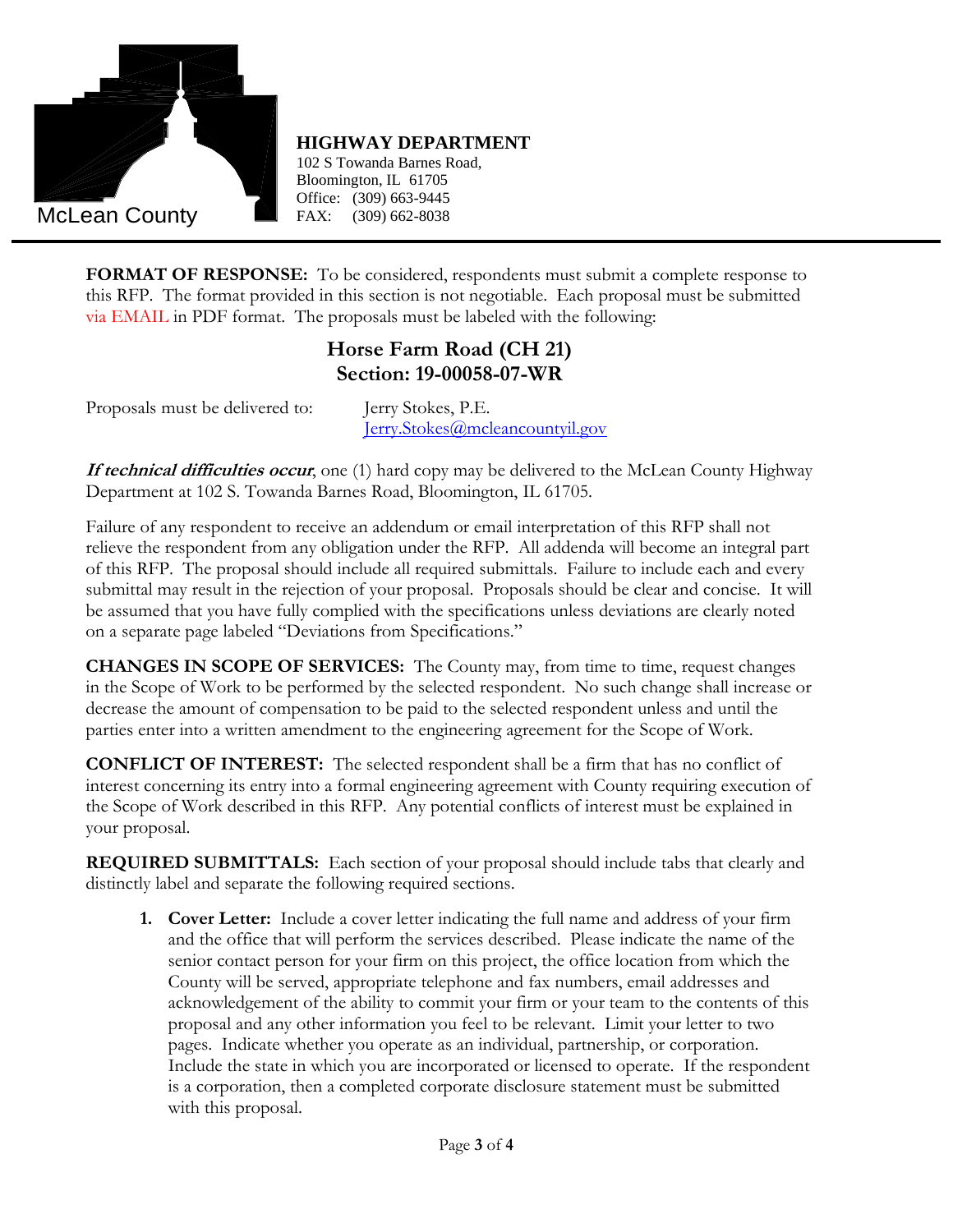

102 S Towanda Barnes Road, Bloomington, IL 61705 Office: (309) 663-9445  $(309)$  662-8038

- **2. Background and Experience of Respondent:** Through a response to the specific requests below, the respondent should clearly state its skill and experience in a manner that demonstrates its capability to complete the Consulting Task.
	- a. Short description of the consultant's approach to the needs of the project. (Maximum of one page.)
	- b. A list of 3 similar projects worked on within the last five years, including reference names and telephone numbers. (Maximum one page per project.)
- **3. Ability to Complete Described Scope of Work:** Your response to this section should demonstrate your ability to fulfill the Scope of Work. (Maximum of one page.)
- **4. References and Additional Information and Comments:** Include any other information that you feel is pertinent but not specifically asked for herein. Please also provide personal and professional references that allow the County to further qualify the respondent's ability to accomplish the project. (Maximum of two pages.)

**PROPOSAL SELECTION CRITERIA:** The County will use a numbered point system (0-5) to score each proposal and interview. The County shall select the highest rated firm based on the following criteria:

- **1.** Qualifications and Experience of Assigned Personnel (Prime/Sub)
- **2.** Comparable Recent Project Experience
- **3.** Current Workload Capacity and Capabilities to Meet Deadlines
- **4.** The completeness of the respondent's description of approach to the project.
- **5.** Specialized Expertise for this Project

**RIGHT TO SUBMITTED MATERIALS:** All proposals, responses, inquiries, or correspondence relating to or in reference to this RFP and all reports, charts, displays, schedules, exhibits, graphs, maps, and other documents provided by the respondents will become the property of the County when received. The County shall have the right to use any ideas presented in the proposals, whether the proposals are selected or rejected.

**DISCLAIMER:** The information contained herein is provided solely for the convenience of the respondents. It is the responsibility of all respondents to assure themselves that information contained herein is accurate and complete. The County does not provide any assurance as to the accuracy of any information in this proposal. Any reliance on the contents of this RFP or any communications with the County shall be at the respondent's own risk. The County shall have no liability or obligation with respect to this RFP, or the selection and award process contemplated hereunder. All costs incurred by a respondent in preparing and responding to this RFP are the sole responsibility of the respondent. All respondents to this RFP fully acknowledge all provisions of this Disclaimer and agree to be bound by its terms.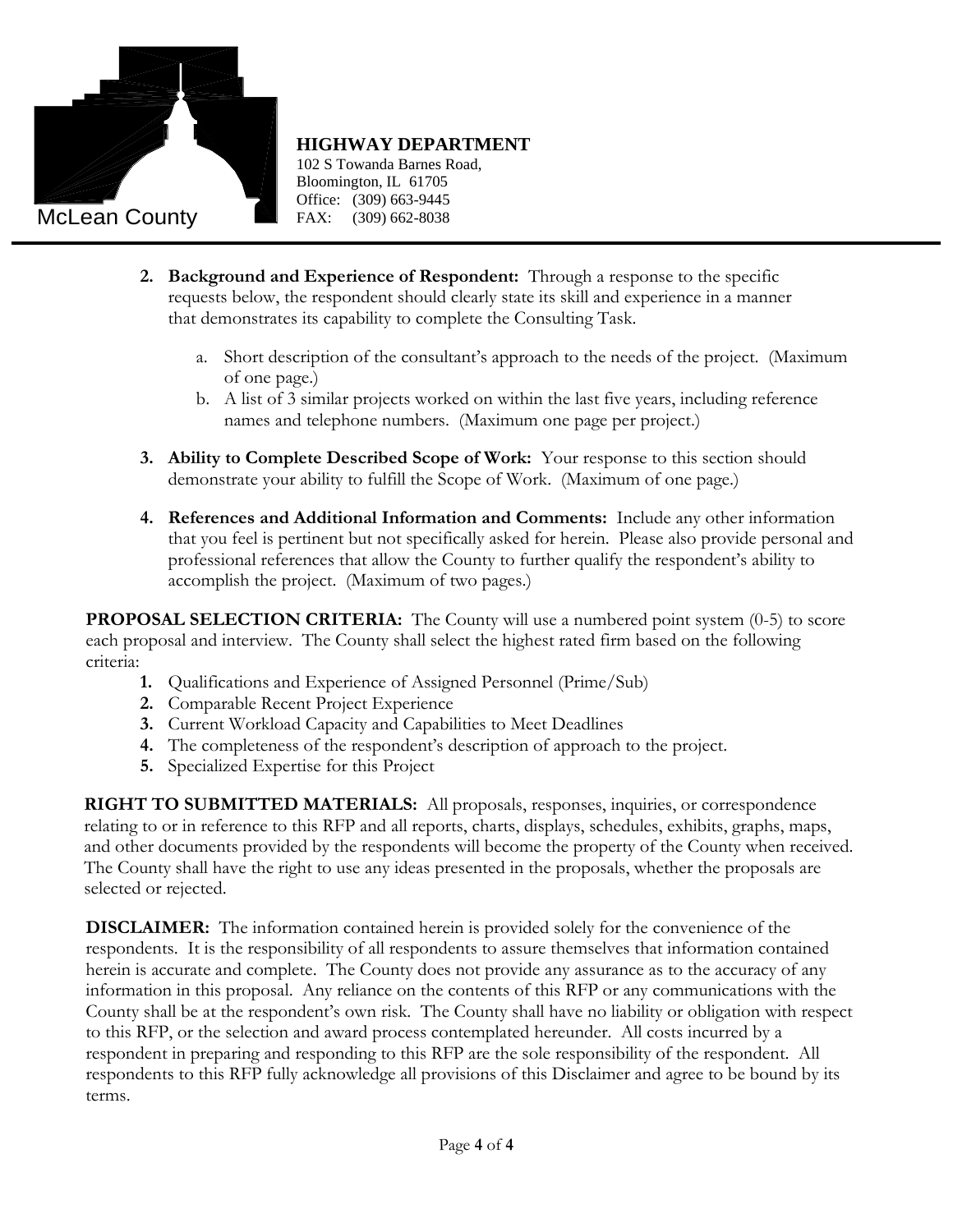

102 S Towanda Barnes Road, Bloomington, IL 61705 Office: (309) 663-9445 FAX: (309) 662-8038

# **Design Criteria – Horse Farm Road (CH 21) Section: 19-00058-07-WR**

**Project Location:** From 00N Road (Dewitt County Line) to US Route 136 (~2 miles) **Project Type:** Reconstruction **Functional Classification:** Major Collector **Design Speed:** 55 MPH

- 1. Provide general and detailed plans according to current IDOT standards
- 2. Determine right-of-way acquisition based on the proposed typical section:
	- a. Roadway aggregate base: 6" RR1 and 6" CA-6
	- b. 12' wide HMA lanes, 8' shoulders (6' wide aggregate & 2' wide turf)
	- c. 4:1 front slopes, 4' flat bottom ditch, and 3:1 back slopes
- 3. Provide plats & legal descriptions for the proposed right-of-way (24 parcels)
- 4. Setting property corner pins after the right-of-way acquisition process is complete.
- 5. Adjust the proposed profile.
- 6. Provide HMA pavement design based on traffic data provided by the County.
- 7. An IDS will not be required; however, a WB-65 design vehicle will be used for the intersection of CH 21 and US Route 136.
- 8. A Project Development Report will not be required.
- 9. McLean County is under an Agreement of Understanding and will be the only agency reviewing the plans.

#### **Deliverables:**

- 1. Provide a complete set of plans in PDF & DGN formats.
	- a. Prefinal plans will be submitted by September 17<sup>th</sup>, 2021.
- 2. Provide signed plats in PDF format & legal descriptions in Word format for all parcels.
- 3. Place 5/8" iron rods at the proposed bends in right-of-way when requested.

#### **Items provided by the County:**

- 1. Existing survey data in MicroStation
- 2. Proposed culvert(s) sizes and all drainage calculations
- 3. Property Title Searches (24 parcels)
- 4. Traffic counts
- 5. Horizontal alignment of roadway
- 6. Environmental Survey Request
- 7. All necessary permits if required (IDNR, IDOT, etc.)
- 8. Utility coordination
- 9. All front-end bid documents & specifications. The selected Consultant shall provide all job specific specifications to the County, as needed.
- 10. Plan distribution to Contractors.